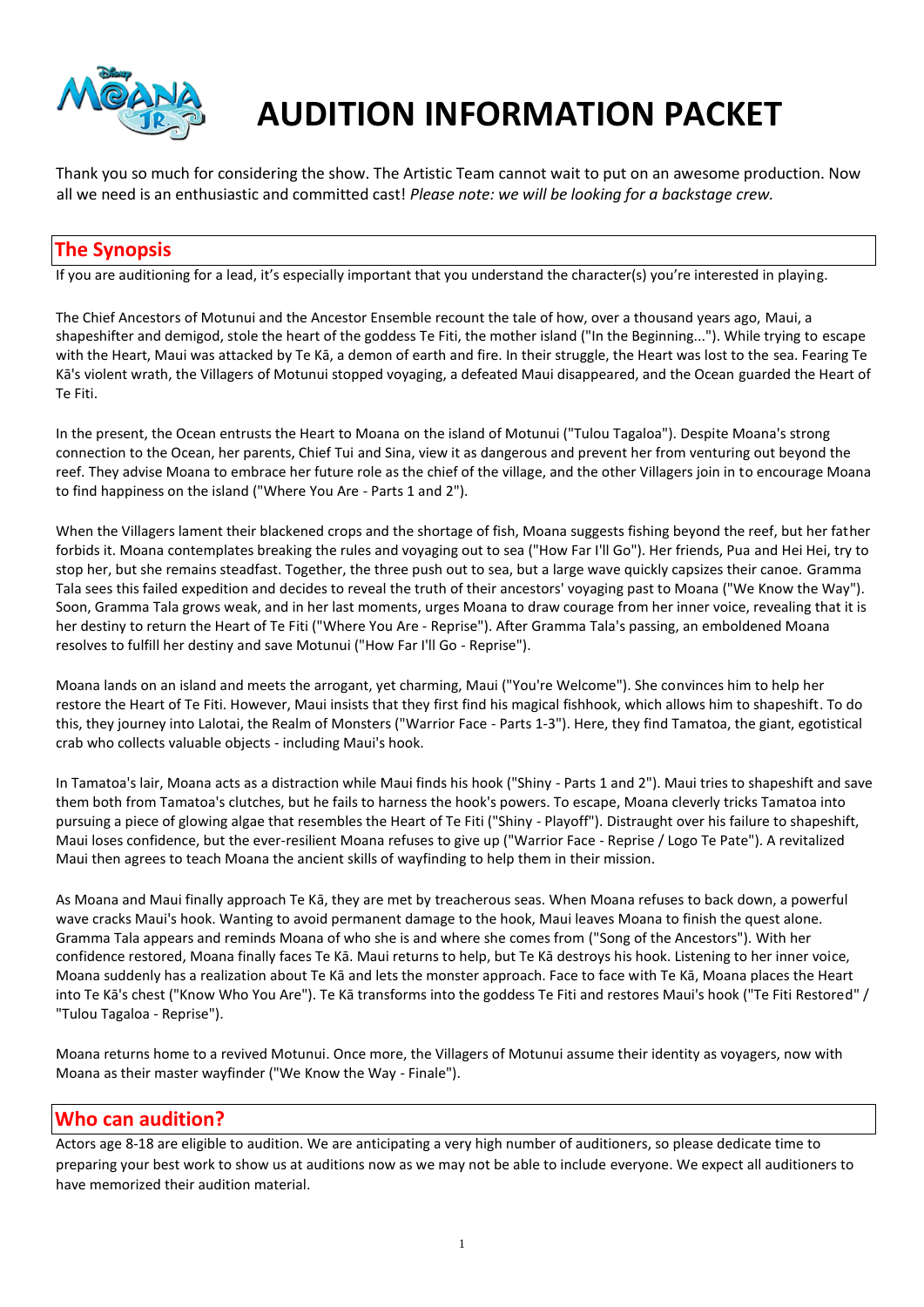## **Cost to participate**

Cast members must pay a participation fee of \$75

• A show tee shirt (valued at \$25) is included in the participation fee

Families could be responsible for the providing basic costume /makeup supplies e.g. appropriate underwear, hosiery, base clothes, deodorant etc. These will be advised to cast throughout the process.

## **Key Dates**

Please take the time to sit down with your families and look through these dates in detail. The production requires a significant time commitment, with evenings and Sunday rehearsals. We have a very limited time period to design, create and perform the show, so your attendance is crucial.

| <b>AUDITION DATES</b>                                                                                      |                    |                                                            |
|------------------------------------------------------------------------------------------------------------|--------------------|------------------------------------------------------------|
| Adirondack Regional Theatre Warehouse space 5 Latour Ave Plattsburgh                                       |                    |                                                            |
| (behind McSweeney's on Route 9 near Cumberland Corners                                                     |                    |                                                            |
| Friday April 8 4pm-8pm<br>$\bullet$                                                                        |                    |                                                            |
| Adirondack Regional Theatre Warehouse space (entrance at far end of the parking lot)                       |                    |                                                            |
| <b>Saturday April 9 Noon-3pm</b>                                                                           |                    |                                                            |
| Adirondack Regional Theatre Warehouse space (entrance at far end of the parking lot)                       |                    |                                                            |
| Callbacks: if needed Saturday April 9 starting at 3pm - By INVITATION ONLY.                                |                    |                                                            |
| <b>REHEARSAL DATES</b>                                                                                     |                    |                                                            |
| Adirondack Regional Theatre Warehouse space, 5 Latour Ave Plattsburgh                                      |                    |                                                            |
| (behind McSweeney's on Route 9 near Cumberland Corners)                                                    |                    |                                                            |
|                                                                                                            |                    |                                                            |
| Every Tuesday and Thursday 6pm -8pm and Sunday 4pm-6pm starting the April 26 <sup>th</sup> through July 7. |                    |                                                            |
| NO rehearsal on May 29 and July 3                                                                          |                    |                                                            |
| <b>Production Week Schedule</b>                                                                            |                    |                                                            |
| July $10 -$ July $16$                                                                                      |                    |                                                            |
| Sunday July 10                                                                                             | Final rehearsal #1 | 3pm-7pm ART Warehouse                                      |
| Monday July 11                                                                                             | Final Rehearsal #2 | 6-9pm ART Warehouse                                        |
| Wednesday July 13                                                                                          | Final Rehearsal #3 | 6-9pm ART Warehouse                                        |
| Thursday July 14                                                                                           | Show 1             | arrive 4pm show time 6:30pm                                |
|                                                                                                            |                    | Rouses Point Champlain Stage 10 Lake St in Rouses Point    |
| Friday July 15                                                                                             | Show 2             | 4 pm arrival show time 6:30pm                              |
|                                                                                                            |                    | Harborside stage at the end of Dock St Plattsburgh         |
| Saturday July 16                                                                                           | Show 3             | 4 pm arrival show time 6:30pm                              |
|                                                                                                            |                    | Heyworth-Mason Park Mason Hill Rd. Peru (near Grand Union) |
|                                                                                                            |                    |                                                            |

**Please assume that you are required for all of the above dates when auditioning, and you will receive regular schedules which will assist in your planning. Once the schedule is distributed, attendance is compulsory otherwise you may be unable to participate as the rehearsal period does not allow much time for catching up.** 

**Therefore, it is crucial that we know what your availability is at auditions. Please be honest if you cannot attend a rehearsal.** 

## **How do I audition?**

## **STEP ONE:**

Ensure you have gone through this **ENTIRE** pack carefully with your Parents/Guardians before attending an audition. It is essential that you have their support and permission for all aspects of this commitment.

## **STEP TWO:**

On the audition information page [www.adktheatre.com/moana-jr](http://www.adktheatre.com/moana-jr) you will find all the characters of the show and their audition material. Simply click the character name and you will find a description of the character, the script reading and the song you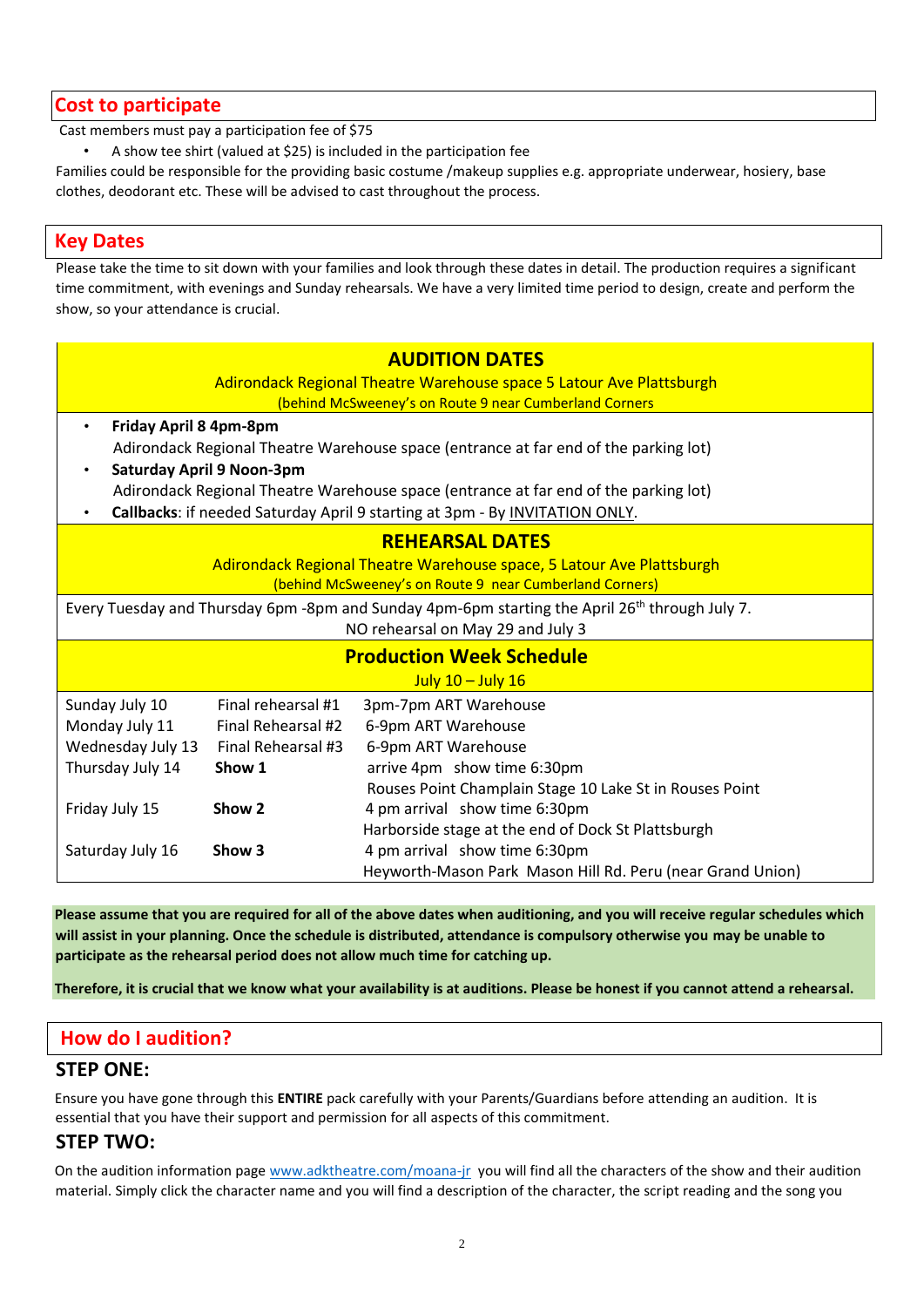need to memorize for the audition. Decide if you would like to be considered for LEAD character or ENSEMBLE character or BOTH.

## **STEP THREE:**

Audition applications are also found online at [www.adktheatre.com/moana-jr](http://www.adktheatre.com/moana-jr) . **This is the only way to audition**. Please complete this booking with your Parent/Guardian to ensure you fill it out correctly as you can only complete it once.

## **STEP FOUR:**

Read the requirements below and prepare your audition song, script reading and learn the dance steps at the audition.

## **STEP FIVE: Audition – give your best and HAVE FUN!**

## **What do I need to prepare?**

Complete the online form in detail.

You will audition one by one, no set order – this will be based on the order you arrive, unless you request to go later on. You will learn a Dance in small groups. Make sure to wear appropriate dance clothing. You will be dismissed as soon as you have auditioned.

We may need to see more of you, and if so you will be asked to attend a CALLBACK on April 9 after 3pm. Please keep this date free in case you are required to attend**. Callbacks are invitation only**, if you don't receive an invitation, it means you do not need to come. If you are not called back it does not mean you were not in the cast only that we need to see a little more some auditioners.

## **Vocal Audition Guide**

Vocal audition tracks are posted at [www.adktheatre.com/moana-jr](http://www.adktheatre.com/moana-jr) For the best preparation for your vocal audition, follow these simple steps.

- 1. **Learn your song** For Maui use the link on the webpage for *You're Welcome*. For all others including Moana use the track *How Far You Can Go*. There is a track with vocals for you to learn and a karaoke track.
- 2. **Practice Your song –** Once you have learned how it goes, start using the karaoke track! This means the other singers voice is missing.
- 3. **Keep practicing**
- 4. **Audition** When you come along to the audition, we will have all the tracks ready to go so don't worry about bringing the music. Come in, sing your song, and have fun doing it!

# **Script Reading Guide**

Scripts for all parts are posted on the audition information page [www.adktheatre.com/moana-jr](http://www.adktheatre.com/moana-audition)

- 1. **Learn your script**
- 2. **Practice Your script**  Some scripts require more than one character, have a friend or family member(s) read the other parts.
- 3. **Keep practicing**
- 4. **Audition** Have fun doing it!

## **General Questions**

**Please ensure you have read this pack thoroughly first, as we believe this should answer frequently asked audition questions. Show us that you can independently access information, as this is an important skill. Questions?<auditions@adktheatre.com>**

# **Characters**

We acknowledge and pay deep respect to the fact that Moana Jr. is based on the beliefs and customs of the Oceanic and Pacific Islander peoples. We aim to create a show that represents our community and uplifts the cultural inspirations of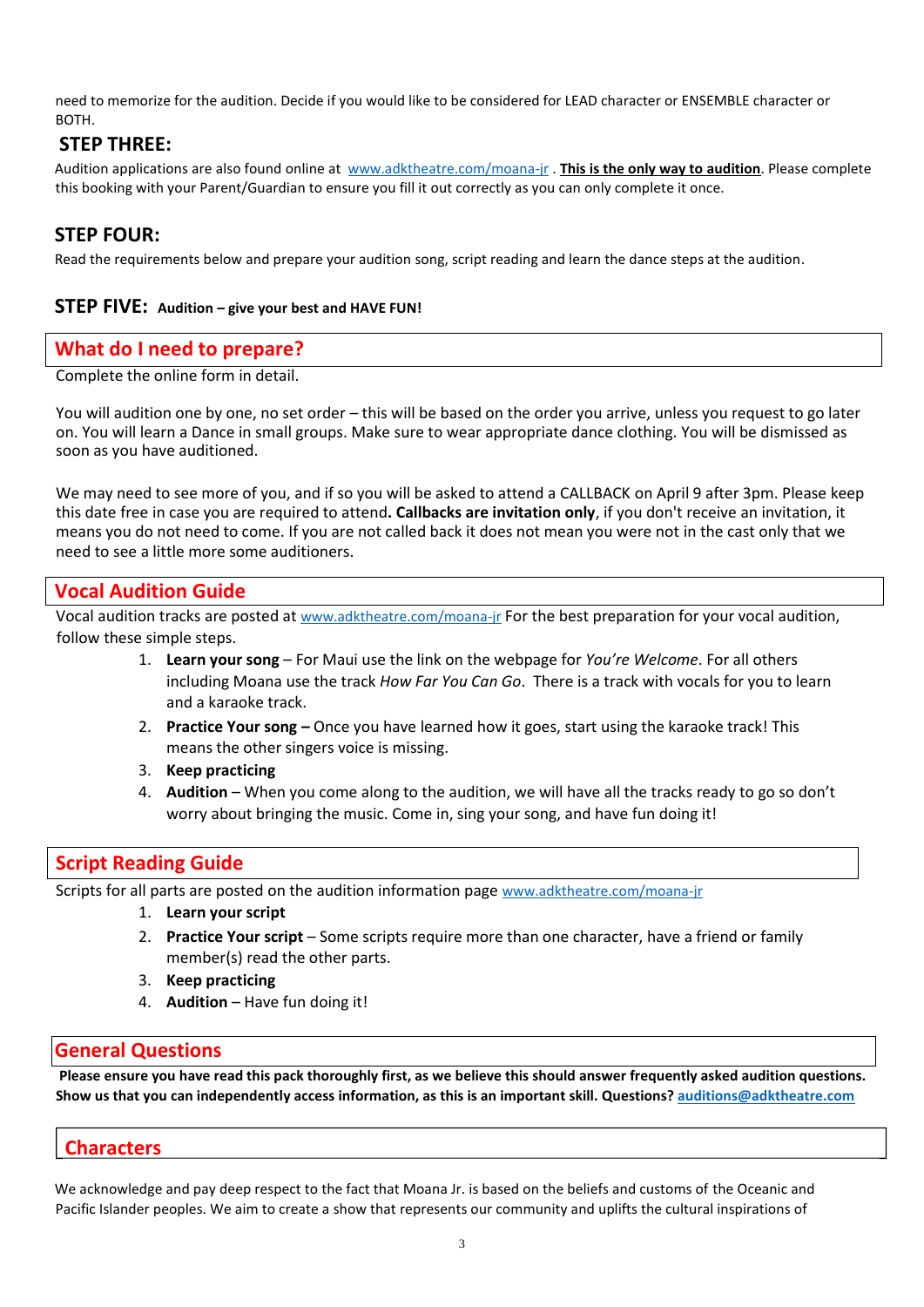Moana Jr. and the Pacific Islands. We support color-blind casting and welcome performers of all genders, nationalities and body type to audition.

#### **Moana**

The vibrant, tenacious, and optimistic daughter of Motunui's chief. She struggles to reconcile her father's plans for her to take over as the village chief with her own desires to voyage beyond the reef. Ultimately, Moana proves a compassionate and capable leader. Needs an actor who can portray great maturity, possesses incredible energy, a fun sense of humor, and can confidently deliver songs like "How Far I'll Go." Vocal Range G3 - D5

#### Maui

A demigod and master wayfinder with charisma to spare and a reputation of being a trickster. Despite his hard exterior, Maui becomes a wonderful friend and mentor to Moana throughout their journey. This role with great comic timing who can portray this shapeshifter's larger-than-life personality through big gestures and high energy, making moments like "You're Welcome" true showstoppers. G2 - B3

#### **Chief Ancestors (1-3)**

Chief Ancestors (1-3) are the three ancient leaders of Motunui. They guide Moana on her quest and narrate her story through speaking and singing solos. These ancestors should be animated storytellers who have excellent diction. Vocal Range G3 - A4

#### **Gramma Tala**

Moana's wise grandmother and the mother of Chief Tui. She is the village storyteller known for being eccentric and dancing to the beat of her own drum. This role needs a playful actor and singer who can balance comic timing in "Where You Are (Part 2)" with heartfelt sincerity in "Song of the Ancestors." Vocal Range G3 - B4

#### **Chief Tui**

The proud leader of Motunui and Moana's father. He prioritizes the safety of his people and his family. For this beloved and respected ruler, we need a mature and poised actor who can sing very well. After Chief Tui's scenes at the top of the show, the actor can join the Maui, Monster, and/or Shiny ensembles before returning to this primary role at the show's end. Vocal Range E2 - A#2

#### **Sina**

Moana's supportive mother. She is compassionate, perceptive, and strong-willed, and trusts her daughter to make the right decisions. With both speaking and singing solos this role requires a confident singer and actor who can embody a mature and respected leader. After Sina's scenes at the top of the show, the actor can join the Maui, Monster, and/or Shiny ensembles before returning to this primary role at the show's end. Vocal Range C#4 - C#5

#### Pua

Moana's fiercely loyal friend. Pua always supports Moana – even if it means facing her own fears. An actor who is also a confident singer can make Pua's moments in "Where You Are (Part 2),""How Far I'll Go," and "We Know the Way (Finale)" stand out. Vocal Range B3 - C#5

#### Hei Hei

Moana's not-so-bright friend. Hei Hei is well- meaning, but naive. This actor needs to portray Hei Hei's innocence and own both speaking and singing solos in "Where You Are (Part 2),""How Far I'll Go," and "We Know the Way (Finale)." Vocal Range B3 - C#5

#### **Tamatoa**

The vicious and egotistical giant crab who lives in Lalotai, the Realm of Monsters. Tamatoa enjoys gathering shiny baubles to add to an ever-growing collection. For this self-centered crab with a keen sense of showmanship, we need an actor who isn't afraid to own the stage and really shine. Vocal Range B3 - B4

#### **Left Claw and Right Claw**